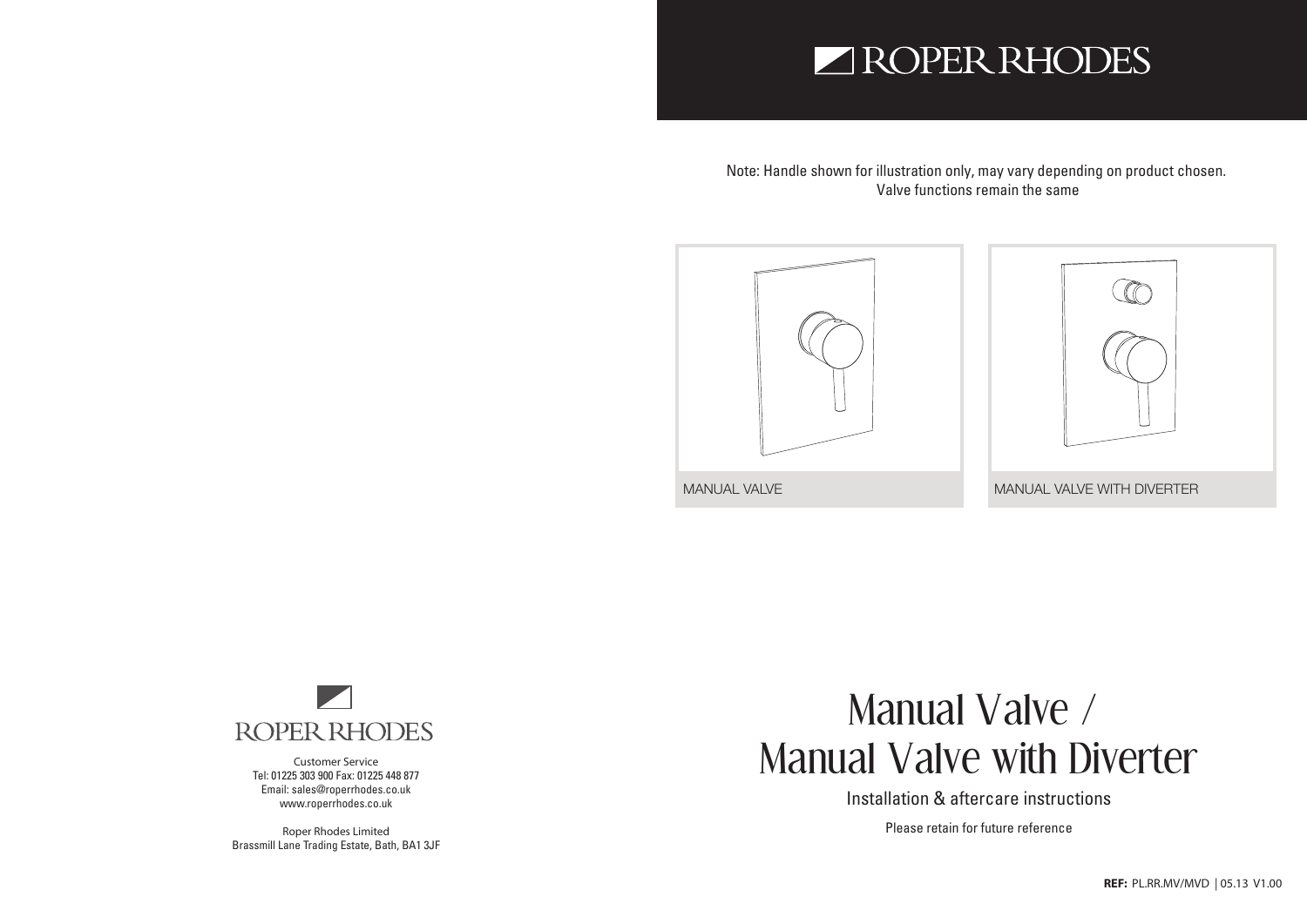This guide provides instruction for the installation operation and maintenance of your Roper Rhodes Manual Valve / Manual Valve with **Diverter** 

### 10-YEAR GUARANTEE

We have complete confidence in this Roper Rhodes product and as such it is offered with a 10-year guarantee against defects in manufacture. This valve must be fitted by a competent installer. If in doubt seek advice from a qualified professional. The guarantee requires that this product be used in the manner for which it was intended and that it is installed & maintained in accordance with the fitting instructions and local water bylaws. The guarantee covers products in domestic use only. Always ensure this product is fully tested before concealing valves into the wall. On installation ensure that the valve and valve inlet threads can be removed or serviced in accordance with UK regulations. The guarantee is invalidated should the valve be damaged by water borne debris. Make sure that supply pipes are clear of any debris prior to installation, this is particularly important on new plumbing installations. In the unlikely event that this product should fail during the guarantee period we will either replace the faulty part or the complete unit as appropriate. This guarantee excludes normal wear and tear. This guarantee covers failure of the thermostatic cartridge within the first 2 years of purchase only. Replacement cartridges are available to purchase by contacting the Roper Rhodes Customer Service team. Failure to follow the terms outlined above will invalidate this guarantee. Proof of purchase will be required to validate any guarantee claims.

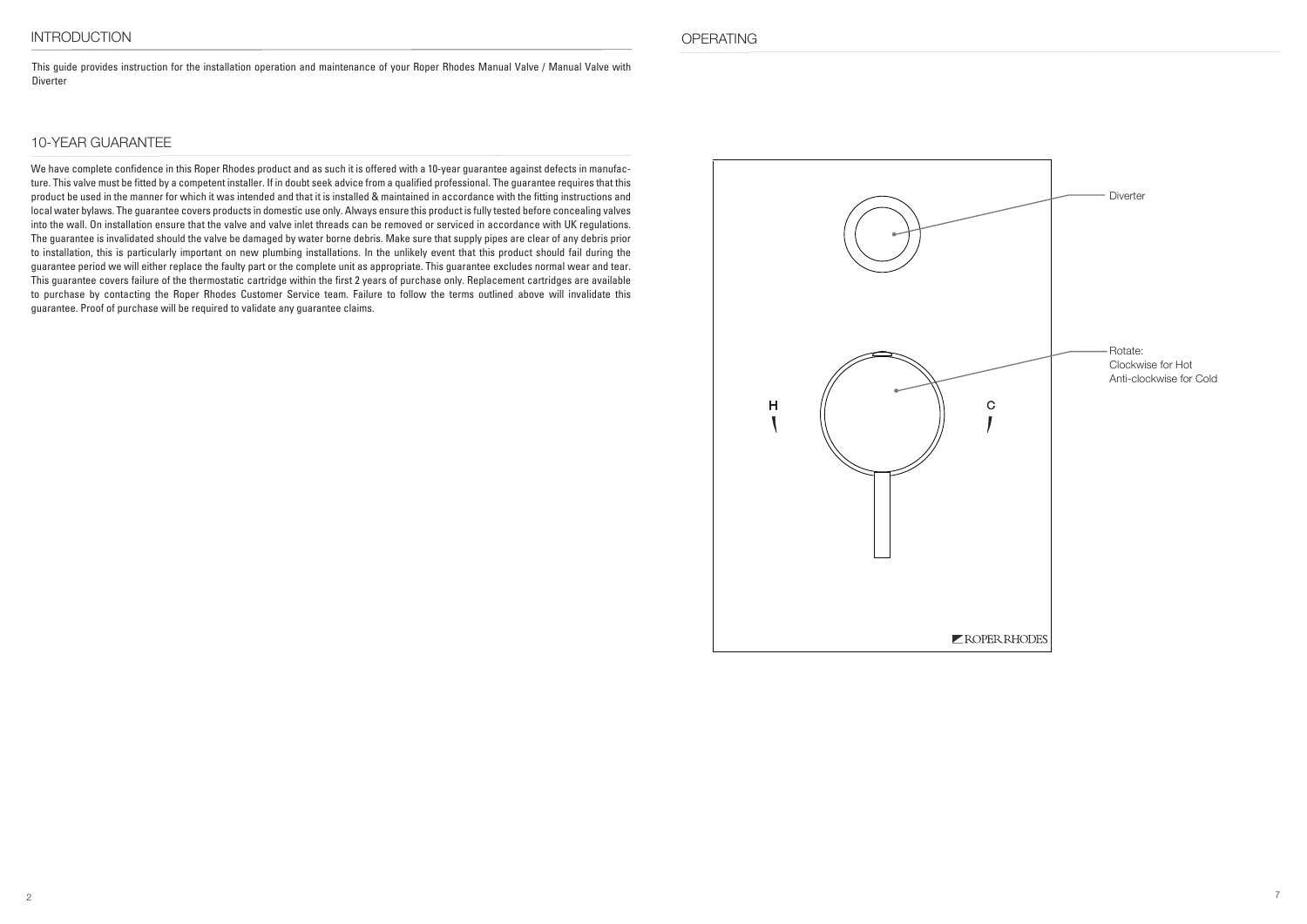9. Push the handle onto the valve spindle with the lever facing down - this is the off position. Secure using the supplied grub screw and insert the cover cap into the handle hole.

### MANUAL VALVE WITH DIVERTER





MANUAL VALVE



supply.